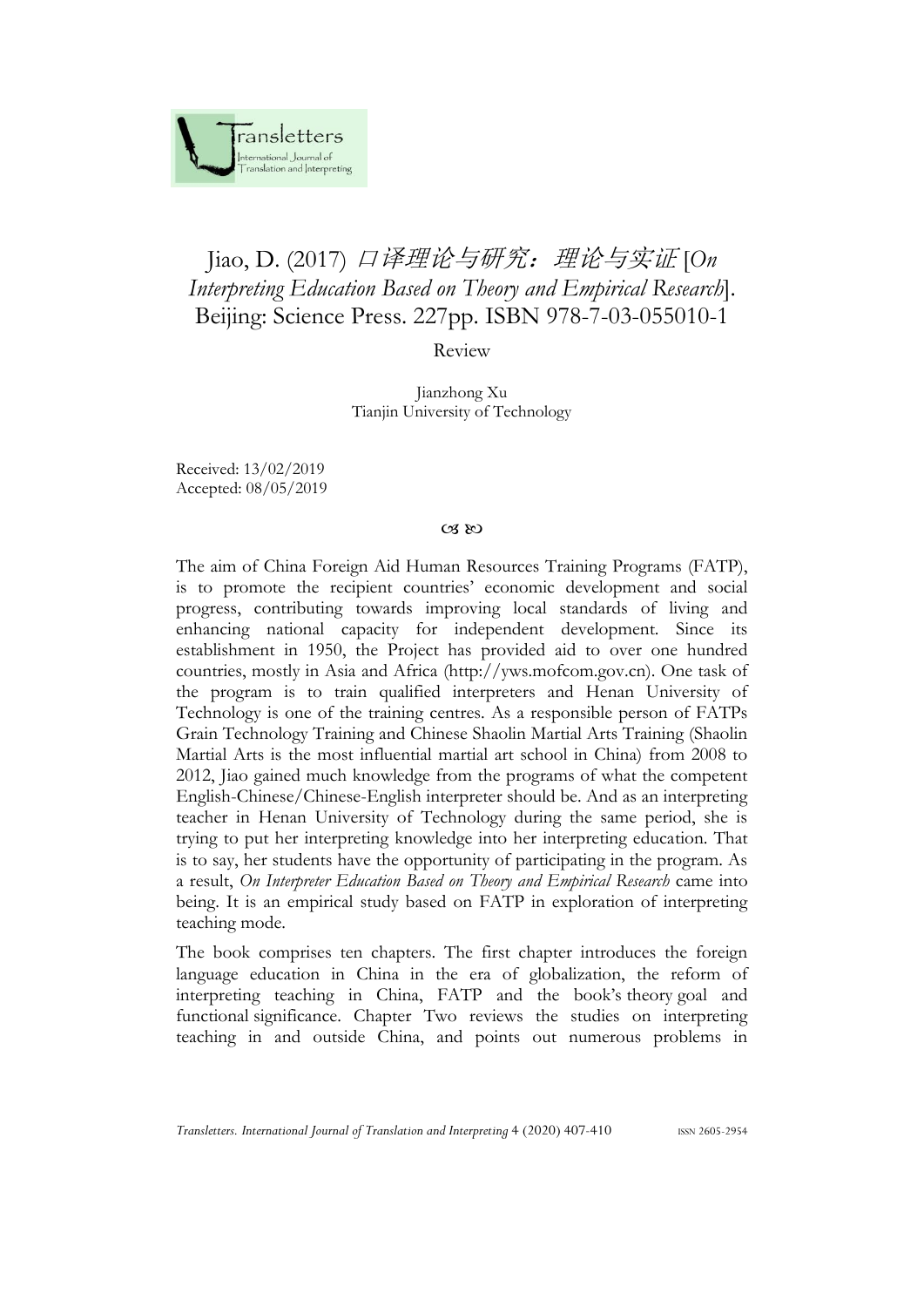interpreting teaching in Chinese universities. The third chapter expounds the theories used in the book and defines certain important concepts. Chapters Four and Five investigate the traditional interpreting teaching model of FATP, sum up its characteristics and point out interpreting teaching problems existed. The following three chapters establish the dynamic model of interpreting teaching based on real program investigation. The last chapter is the sum-up of the book.

The monograph is the first in China to do such research because it creates the new perspective of interpreting education. The current translation teaching reform mostly analyzes and discusses from the perspective of teaching syllabus, curriculum, pedagogy and evaluation, etc. mainly focusing on theory and literature review study. But this book combines the study on construction of interpreting teaching dynamic mode with FATP under the background of globalization, which broadens the horizon for interpreter training. It not only improves interpreter teaching and learning but also promotes the development of both instructors and future interpreters.

Jiao's study is down to earth. While she combining her interpreting experience with her interpreting teaching, she encountered numerous interpreting problems (such as the interpreting effectiveness of students, the knowledge of Englishes, experience of foreign affairs service, psychological quality, command of interpreting theory and techniques, scope of knowledge, cognitive load, multi-task coordination ability, etc.) which constitute the bottleneck of serious discrepancy between interpreting teaching and practice, restricting the interpreting students to fulfill the high-quality interpreting tasks. On the basis of the above problems, Jiao reviews the current interpreting teaching modes at home and abroad horizontally, which helps to clarify the cultivation orientation and teaching concept of interpreting teaching under the new situation, and proposes an interpreting teaching dynamic mode suitable for real project contexts, aiming to cultivate the interpreting talents of [specialization,](http://dict.cnki.net/dict_result.aspx?searchword=%e4%b8%93%e4%b8%9a%e5%8c%96&tjType=sentence&style=&t=specialization)  [application-oriented](http://dict.cnki.net/dict_result.aspx?searchword=%e5%ba%94%e7%94%a8%e5%9e%8b&tjType=sentence&style=&t=application-oriented) and [professionalism.](http://dict.baidu.com/s?wd=professionalism)The definition of the interpreting teaching dynamic mode implanted with real project is, by sufficiently and effectively utilizing the resources of FATP or the other available project resources, to establish the real platform of interpreting practice for university students majoring in English in order to activate the original static interpreting class and the students' behavior and to change the interpreting class into a living dynamic class. Through the participation of real projects, students could obtain a new self-cognition and evaluation which fulfills the situation of student-centered and teacher-guided. Jiao explores the feasibility and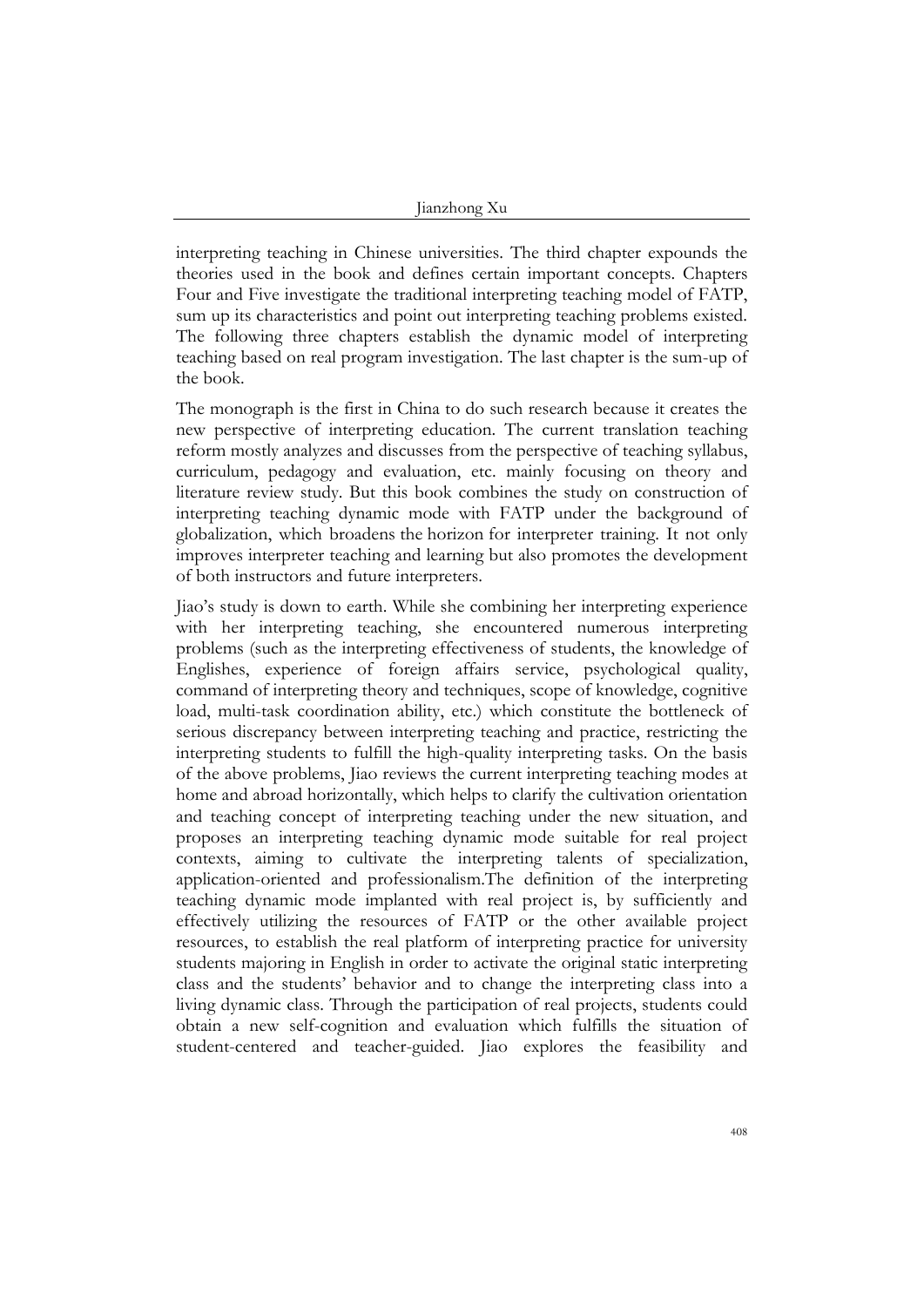operability of real project implantation in interpreting teaching dynamic mode construction, taking FATP as an example, the interpreting teaching as a principal line, the dynamic system theory as the theoretical support, and the student-centered as the teaching concept. This is quite helpful for interpreter teaching and development.

What I'm interested is that the book attaches importance to the combination of interpreting theory and practice. Jiao thinks that theories are very important in the establishment of her interpreting teaching dynamic mode, so she applies Dynamic Systems Theory to forming dynamic mode, Skopos Theory to setting interpreting goal, interpretive theory to doing interpreting teaching practice and the Constructivism Study Theory to forming teaching mode. She changes three elements in traditional teaching,i.e., the teacher, the textbook and the student (T-TB-S) into four: the student, the textbook+real project and the teacher(S-TB+RP-T). It can be expressed by a formula of interpreting teaching dynamic mode: IDM (interpreting dynamic mode)=S-TB-RP-T. So the procedure of the mode changes from the traditional basic skill training, interpreting training and interpreting demonstration+practice into knowledge input(theory and skill), real project practice (interpreting practice, process detection and demonstration) and reflection (both teacher and student reflections). In addition to interpreting textbooks, Jiao thinks it necessary for students/interpreters to acquire knowledge mirroring the special requirements and characteristics of FATP, i.e., interpreting theory+relevant translation theory+other theories (such as Theory of Cognitive Psychology), foreignrelated protocol, foreign-related laws and regulations, international assistance training history and its relevant policies and emergency management.

I appreciate the author's idea to turn the demerits of the interpreting teaching dynamic mode into its merits. Everything has two sides, so is the dynamic mode. On the one hand the mode will achieve good effects such as good language acquisition, all-round capacities and good interpreting results, and on the other hand, it may give rise to both teachers and students' pressure caused by real practice, their cognitive overloading, high requirements on instructors' working experiences, loss of some backward students' confidence, students' individual learning modes and so on. It is author's suggestion that her dynamic mode be effectively implemented and popularized in order to minimize the disadvantages.

The term "ecological validity" is refreshing. This study, taking the interpreter (student), acceptor (foreign trainees) and interpreting teachers as major